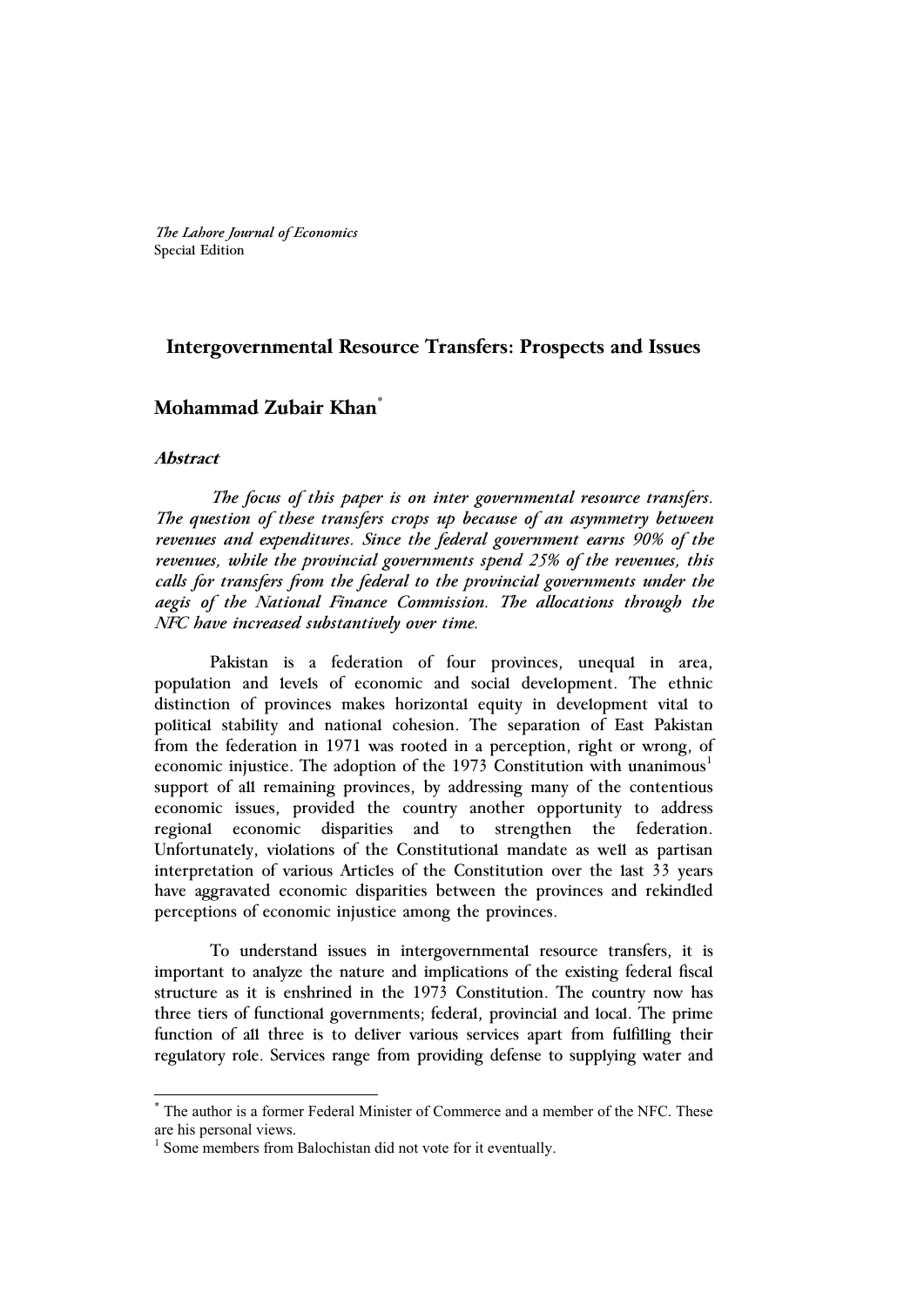sanitation services. The assignment of service delivery responsibilities to various levels of governments is specified in the Constitution in Article 70 (4), (Fourth Schedule). The Federal Legislative List includes the functions to be performed by the federal government, while the Concurrent Legislative List includes all those functions which can be undertaken by the federal and/or the provincial governments. The Constitution assigns all remaining functions to the provincial governments. Local governments in Pakistan do not have any distinct status in the 1973 Constitution but are established by provincial government ordinances (currently LGO of 2001) which also determine their powers and responsibilities.

In order to provide these services, governments need resources. In Pakistan, government resources come from three major sources: 1) borrowing, 2) royalties and profits from the exploitation of natural resources, and 3) taxes, user charges and non-tax revenues including proceeds from sale of assets. The Constitution is quite clear on the rights of various levels of government over these resources.

- $\bullet$  The distribution of powers of taxation between various levels of government is spelt out in the Fourth Schedule of the 1973 Constitution. Following the last NFC award in 1996, the federal government collects all revenues from income taxes, corporation taxes, sales taxes, custom duties and federal excise duties. The provincial governments collect user charges and tax revenues comprising agricultural income tax, provincial excise duty, stamp duty, motor vehicle registration tax, entertainment tax, and various types of 'cess'. There are few sources of revenue left with the local governments.
- $\bullet$  The broad principles of allocation of royalties and profits from natural resources (applying only to gas and hydroelectric power) are spelt out in Article 161 of the Constitution. According to the latter, the federal excise duty on natural gas at well-head and royalty on gas collected by the Federal Government shall be payable to the Province in which the well-head of gas is situated. In addition, the 1996 NFC Award allocated the net proceeds of the development surcharge of gas to the provinces in which the well-head is situated. Article 161 also allocates net profits from the bulk generation of hydro-electric power to the province where the station is situated.
- $\bullet$  The exercise of borrowing powers by the Federal and Provincial Governments conferred under the Constitution, and which constitutes a major resource, is to be determined by the National Finance Commission.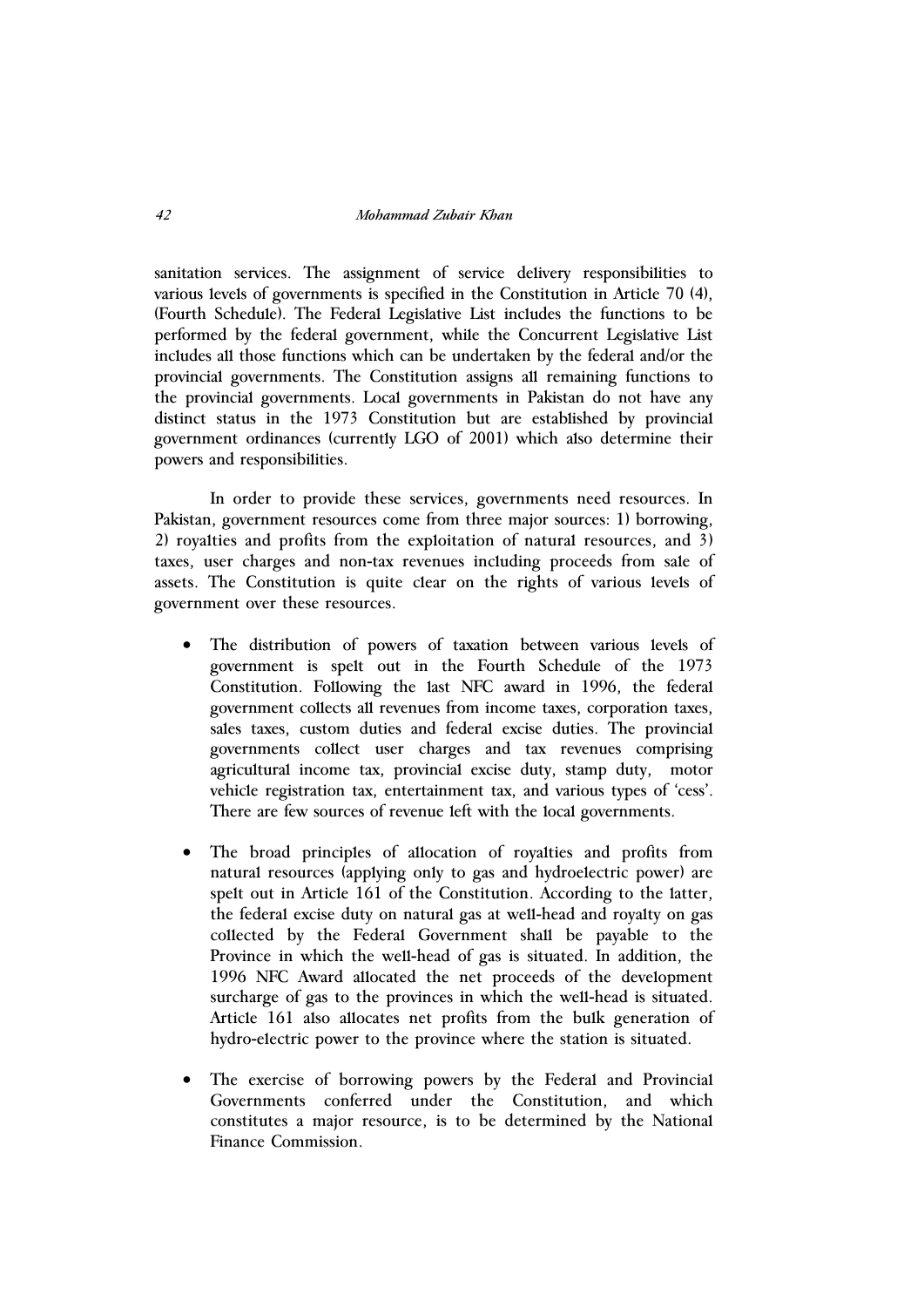By and large, the distribution of regulatory and service delivery functions and taxation in Pakistan conforms to international best practices and criteria of efficiency, equity and least administrative costs. However, an important implication of the constitutional assignment of taxing powers and expenditure responsibilities in Pakistan is that on the one hand all broadbased and buoyant sources of tax revenue are assigned exclusively to the federal government and the provinces (and local governments) are left with residual taxation authority. On the other hand, the provinces and local governments are entrusted with substantial expenditure responsibilities. As a result public finances in Pakistan are characterized by persistently large vertical fiscal imbalances between the federal and provincial governments. The federal government collects about 93 percent of total revenue collected in Pakistan, while it accounts for only  $\overline{72}$  percent of aggregate national expenditure. The provinces, by contrast, collect only 7 percent of total national revenue but account for nearly a quarter of total expenditures. While royalty and profits from the sale of natural resources were meant to remedy, at least to some extent, the deficit of the poorest provinces (which happened to be rich in natural resources), in practice this has not happened due to non-compliance with the Constitution and due to manipulations of the calculations of those transfers. Consequently all provinces have remained in deficit of resources in relation to their expenditure responsibilities.

The vertical imbalances in the budgets of the three tiers of government could be rectified by reassigning the taxation authority downward to the provincial and local governments, which could also be supported on grounds of better fiscal accountability and greater autonomy of the provinces, but the 1973 Constitution does not follow that route because it would increase regional economic disparities and erode federal cohesion. The latter because fiscal capacities of the provinces (and also districts) are diverse, devolving taxation authority will result in growing differences in public revenues and service delivery between the provinces (and districts). Alternatively, fiscal imbalances can be remedied by reassigning service delivery responsibilities upwards to the Federal Government and the provinces, (in fact this is what happened in the period prior to 2001), but the impact is well known: poor governance, poor service delivery, etc. The 1973 Constitution instead follows the third alternative response to vertical fiscal imbalances: transfer resources from the federal to the provincial governments (and from the provincial to the local governments in LGO 2001). Equitable transfer mechanisms can address regional resource redistribution objectives and ensure efficient service delivery at the appropriate level of government. This is the route adopted in the 1973 Constitution and LGO 2001. The National Finance Commission (NFC) and Provincial Finance Commissions (PFCs) are entrusted with providing such equitable transfer mechanisms.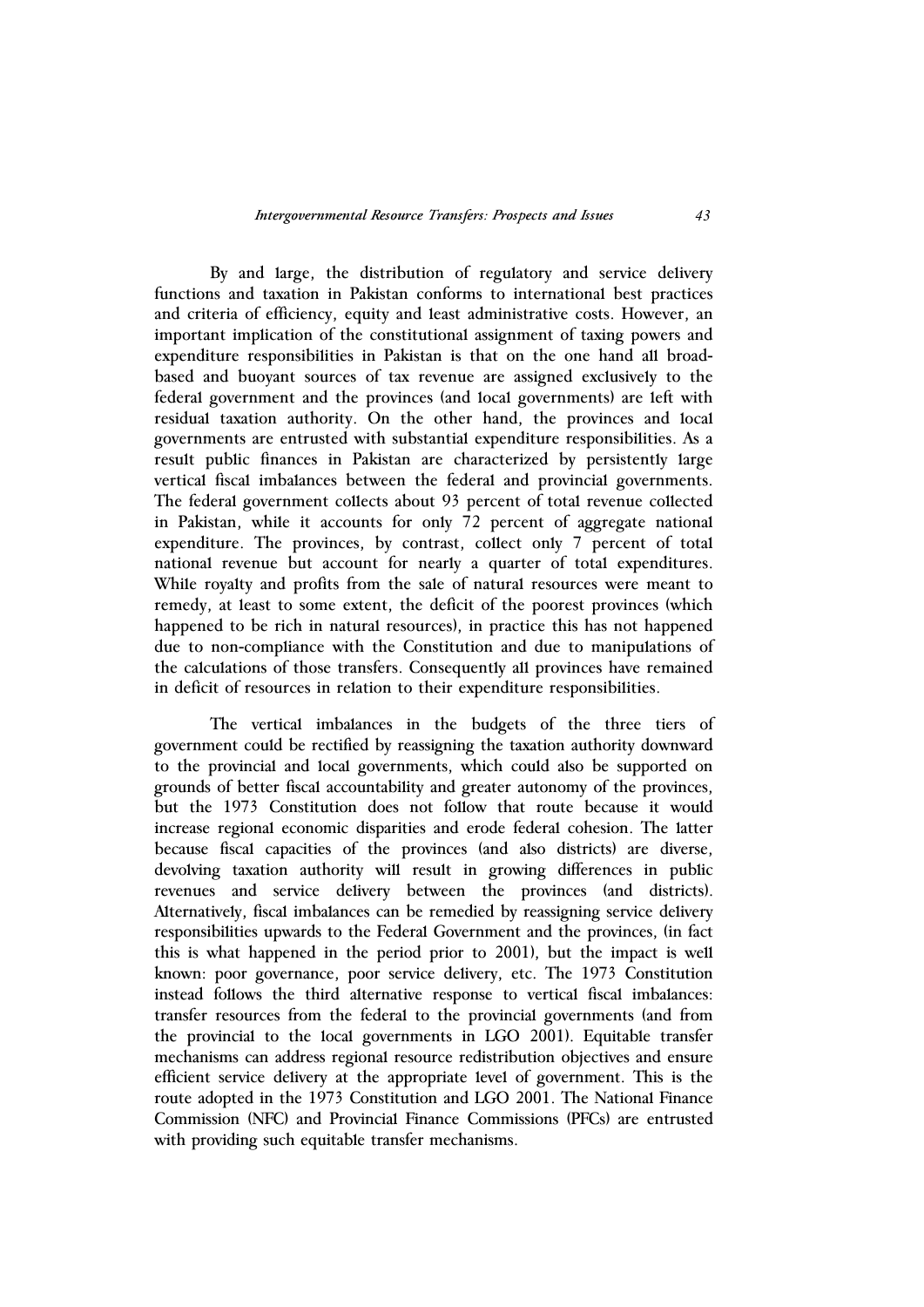### *44 Mohammad Zubair Khan*

The last NFC Award was made in 1996 for a period of five years. According to the Award, the Federal share in the net proceeds of the divisible pool was fixed at 62.5% with the remainder 37.5% to be distributed between the four provinces on the basis of population. As a result Punjab received 57.88%, Sindh 23.28%, NWFP 13.54% and Balochistan received 5.30% of the provincial share. Considering their relative backwardness, NWFP and Balochistan received special grants/ subventions, which in 1997/98 were Rs. 3,310/- million and Rs. 4,080/ million respectively, set to increase at 11% annually. The 1996 NFC Award also recommended straight transfers to the provinces *in lieu* of net profits on account of the generation of hydel power and net proceeds of development surcharges, royalties and excise duties from natural gas and oil. However, controversy prevailed throughout the period over the proper determination of royalties, gas development surcharges and hydel profits paid to NWFP and Balochistan.

At the end of the Constitutional period of the five year life of the last NFC award, a new Commission was constituted to reach a consensus on the distribution of resources, but without success. The failure of the National Finance Commission to reach a consensus on the division of resources between the Federal and four provincial governments was the most serious deadlock facing the nation and had the potential to destabilize Pakistan's federal structure. The deadlock was particularly significant because neither the interim nor the present elected governments were able to resolve it. Disagreements remained over almost all issues before the NFC mainly because constitutional obligations, logic and economic arguments were rejected on the grounds of so-called political compulsions. Since an unwritten tradition of the Commission requires that any change in existing shares of governments be made by consensus, a new agreement eluded the Commission because there was always one government that would not agree with the others on each of the issues before the NFC. For instance:

- $\bullet$  The Federal Government refused to discuss the borrowing powers of the five governments and kept projecting unrealistic declines in its own budget deficits over the next five years to underestimate the resources available to it. The Federal Government also disallowed provincial government repayment or refinancing of existing expensive Cash Development Loans (CDLs) during the period of low interest rates, causing the taxpayers losses of billions of rupees.
- $\bullet$  The Federal Government was alone in refusing to increase the share of the provinces to 50 percent from the previous 44.5 percent. Since the last award, provinces had been starved of resources, resulting in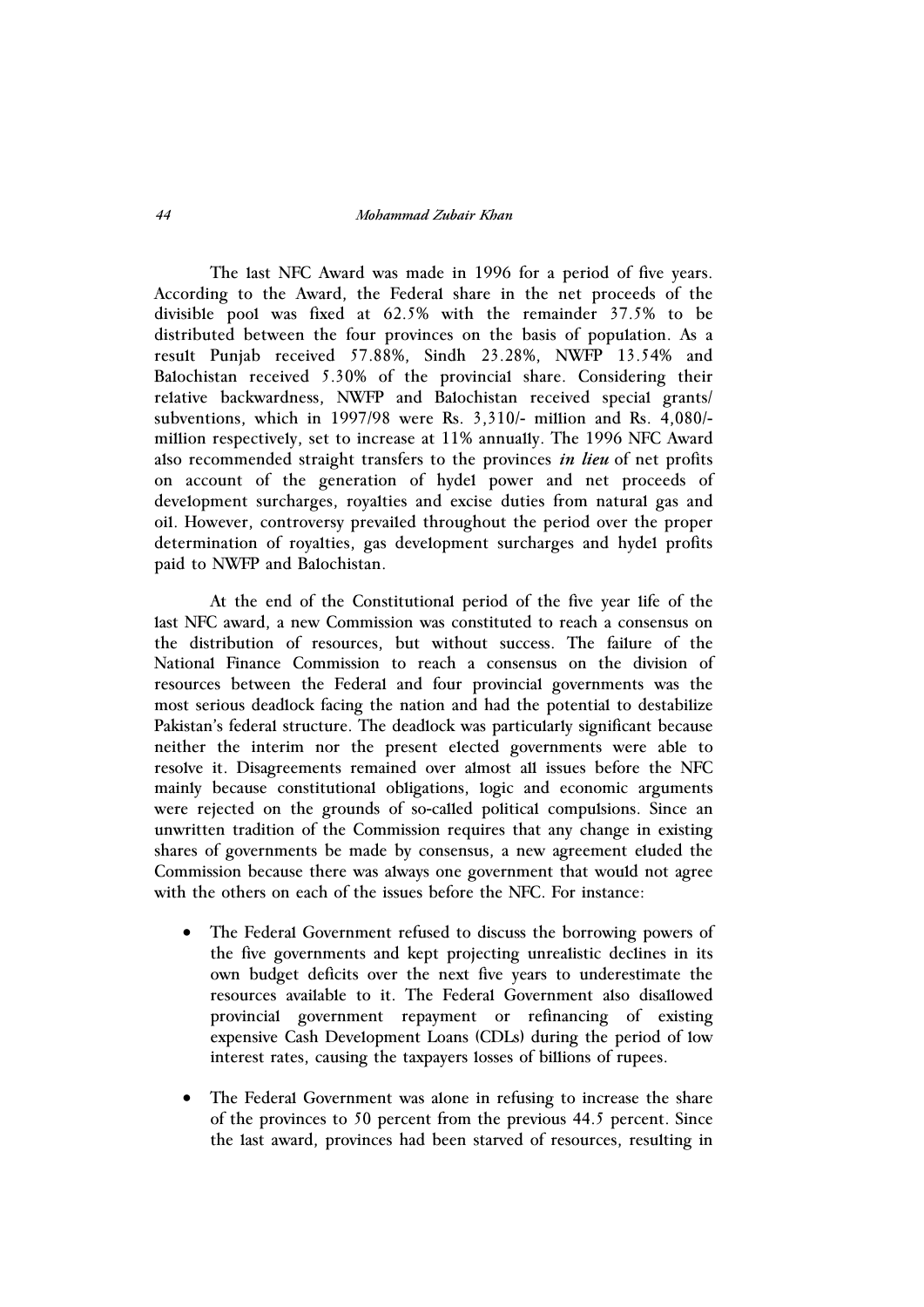a deterioration of provincial infrastructure, a decline in social service delivery and rapid growth in poverty. The excessive share of the federation was difficult to justify following debt rescheduling by Pakistan's external creditors which has drastically reduced the debt servicing needs of the federal budget. Instead of passing on the rescheduling benefits to the provinces, the federal government set out to spend billions on high profile mega projects including developing holiday resorts for the rich in Gwadar, while depriving the provinces of much needed funds to invest in infrastructure, improve social services and address poverty which increased to unprecedented levels during the last NFC period.

- $\bullet$  The Federal Government was alone in denying that the share of the provinces needed to be increased substantially and urgently to allow them to transfer adequate funds to local governments whose needs could not be met with the proceeds of 2.5% GST revenues from the federation alone. The previous formula left little money for the provinces to pass on to local governments, which in turn, adversely impacted service delivery and poverty. For instance, currently the Provincial Finance Commission in the NWFP has allocated 60 percent of the provincial divisible resources for the district governments, but this amount is not enough to meet even the salary bill of local governments. As a result, the development needs of 24 district governments (three tiers in each district) are being met out of a paltry Rs. 0.9 billion, which is insufficient.
- $\bullet$  Sindh was alone in arguing that revenue collection should be one of the indicators in the formula dividing resources between the provinces. Sindh's demand implied that provinces have some claim on federal revenues collected within its provincial boundaries. This is not in accordance with the 1973 Constitution. The Constitution is very clear about the division of taxation powers and has given the federation exclusive right to particular tax bases. No province can lay a claim to federal resources. If revenue collection were used as a basis for dividing resources, provinces which are better off and therefore collect more revenue would get a larger share of the public resources and thus increase the disparities that already exist. And if the revenue collection basis was used within the province as well in the PFC, Karachi and Hyderabad would receive all the provincial resources with little left for rural Sindh- a politically explosive proposal. And in any case, the revenue collection potential of provinces today reflects to a considerable extent the allocation of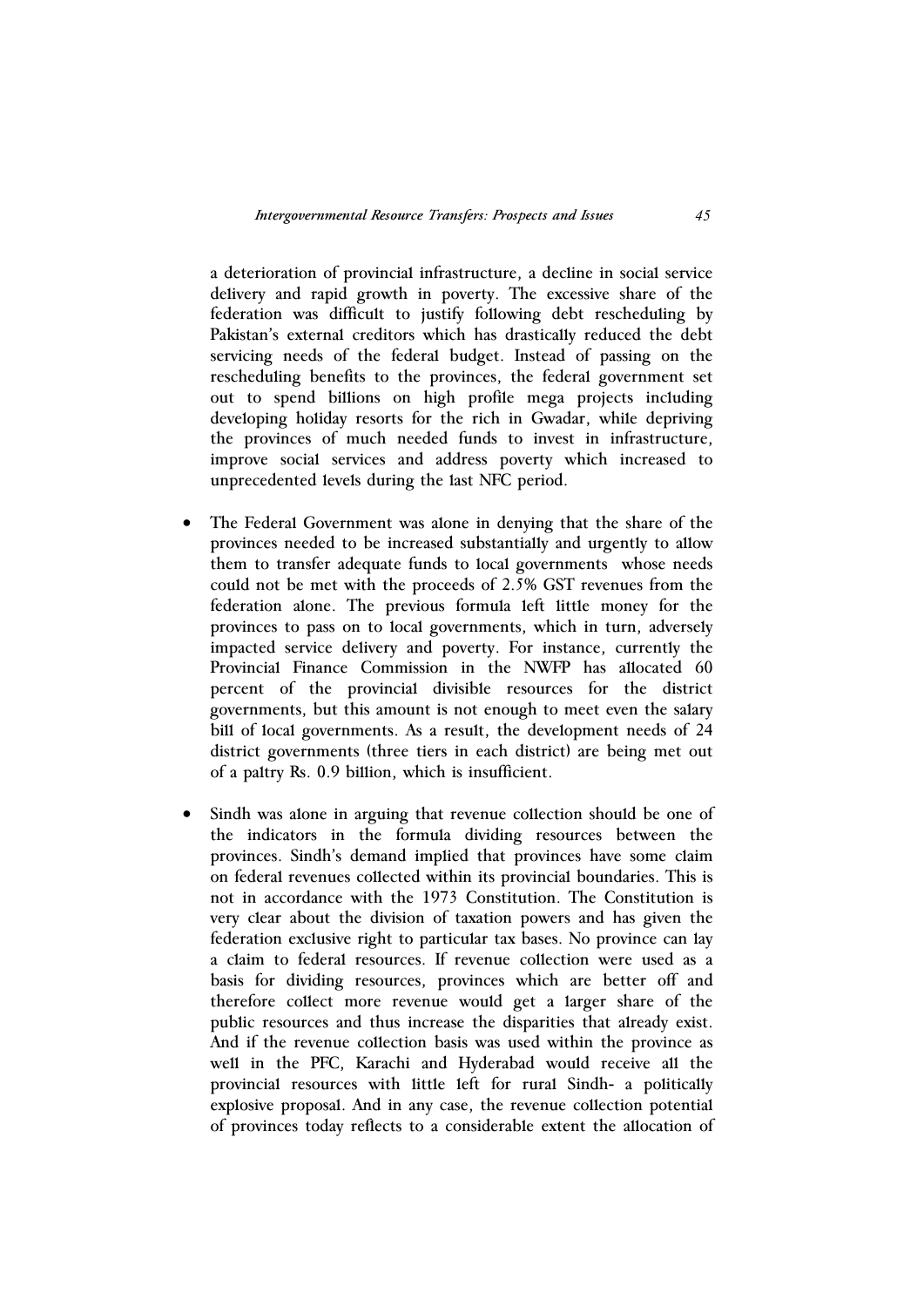resources over the last fifty-five years which the two smallest provinces may not consider to have been equitable. Thus revenue collection as one or the only factors in the NFC formula will aggravate disparities and provoke divisive debates about the country's past development priorities.

 $\bullet$  Sindh was also alone in demanding that revenues from 2.5 percent of GST for local governments be divided according to the collections of *Octroi* and *Zila* tax on the eve of the abolition of the tax. The other provinces' view was that the number of local governments was based on population, hence the latter was a good basis for the division of these resources.

The lack of consensus about the NFC was further complicated by the continuing dispute between the provinces and the federal departments over the determination of royalties and surcharges on gas and over calculation of hydel profits. In the case of hydel profits, an explanation exists in the Constitution following Article 161, defining hydel profits more clearly. This was followed by a number of decisions of the Council of Common Interest (CCI), ratifying the AGN Kazi Committee Report on establishing the method of calculation. Yet the refusal of WAPDA to enter into a discussion of the NWFP's claim and unilateral freezing of profits at Rs.6 billion had kept the dispute unresolved since 1991. Last year, the NWFP finally forced the issue and demanded arbitration in the dispute which is currently in progress. Similarly, the payments for natural gas remain in dispute. The Federal Government uses two different prices of gas at well-head when calculating royalty and development surcharge on gas for Balochistan, in each case to the disadvantage of Balochistan. This flagrant violation of justice has fuelled alienation, contributing to militancy in the province and the spread of a growing insurgency.

Despite having potentially persuasive powers, the Federal Government failed to display leadership and a commitment to the constitutional mandate, to resolve disputes over earnings from natural resources and bring about an agreement over the NFC that would serve national cohesion and strengthen the federal structure. Instead, when the deadlock at the NFC persisted, the Federal Government asked all the provincial Chief Ministers and NFC members (Finance Ministers and nonstatutory members) to sign off on their constitutional responsibilities as members of NFC in favor of the President on letters drafted for them, giving him unquestioned authority to decide what he deemed fit. Unfortunately all the provinces signed off their responsibilities except the NWFP. The NWFP held out on grounds that it would violate the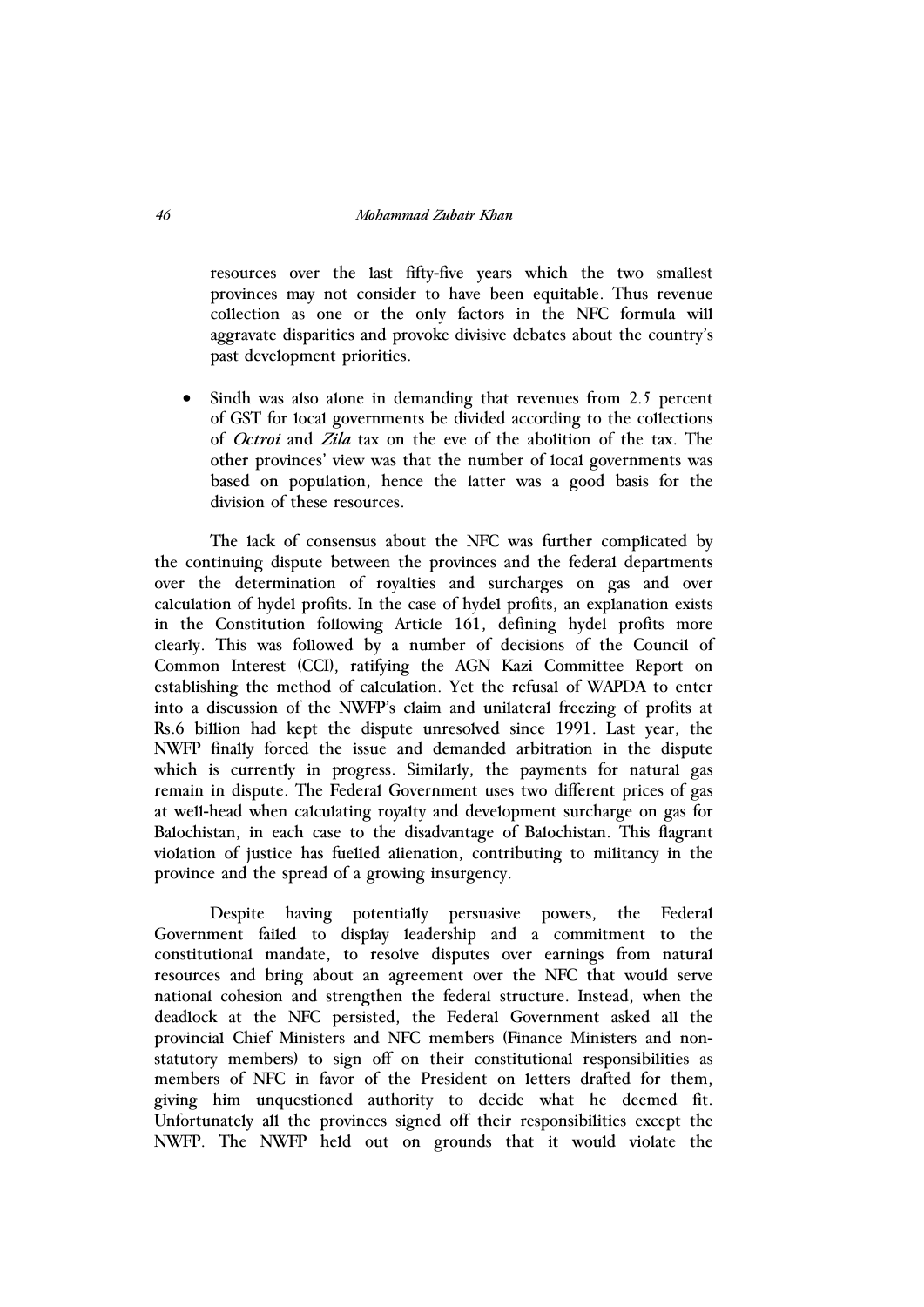Constitution, it would further erode the remaining provincial autonomy and it would set a precedent that would weaken the federation. In response, the President announced an award anyway, calling it an amendment in the 1996 Award, a route available in the Constitution without requiring the consensus of all the provinces. The changes announced in the 1996 Award do not reflect any principles or equity considerations. The share of the Federation has been reduced by 1.5 percent of the divisible pool, or Rs 8 billion in the first year (Rs 53 per capita), to be divided between the four provinces--- a mockery of the needs of the provinces to address poverty (almost all service responsibilities which address poverty are in the provincial domain), and the additional cost of running the huge local government machinery. To rub salt into the wound, the Federal Government has subsequently announced that henceforth provinces must finance their own public investment program without federal support, thus taking away more than what they had initially given.

In addition to the issues related to resource allocation among the provinces, a more important factor which impacts equity in provincial economic development is the federal Public Sector Development Program or federal public investment. The grievances of the smaller provinces are further aggravated by the complete lack of balance in federal development spending through the annual PSDP and in grants given to provinces by various heads of government and the state over many years.

Looking ahead, there are some broad measures and principles which can create a more equitable economic environment that would enhance federal cohesion:

- 1. Decisions at the NFC need not be on consensus, but require the support of at least any four out of five governments, calling upon the fifth to concede in the interest of national unity.
- 2. Equity in distribution of resources must take all resources into account, borrowing, earnings from natural resources, taxation and non-tax revenues, as well as the impact of the federal PSDP.
- 3. Recognising that differences exist today between the provinces in terms of the average level of social and human development, the first principle should aim at reducing those disparities and eliminate them over a reasonable period of time. The reasons for the disparities could be natural resources, location or the unequal allocation of resources over the last 55 years; whatever the reasons, we have to look forward now and eliminate those differences to strengthen the federation.